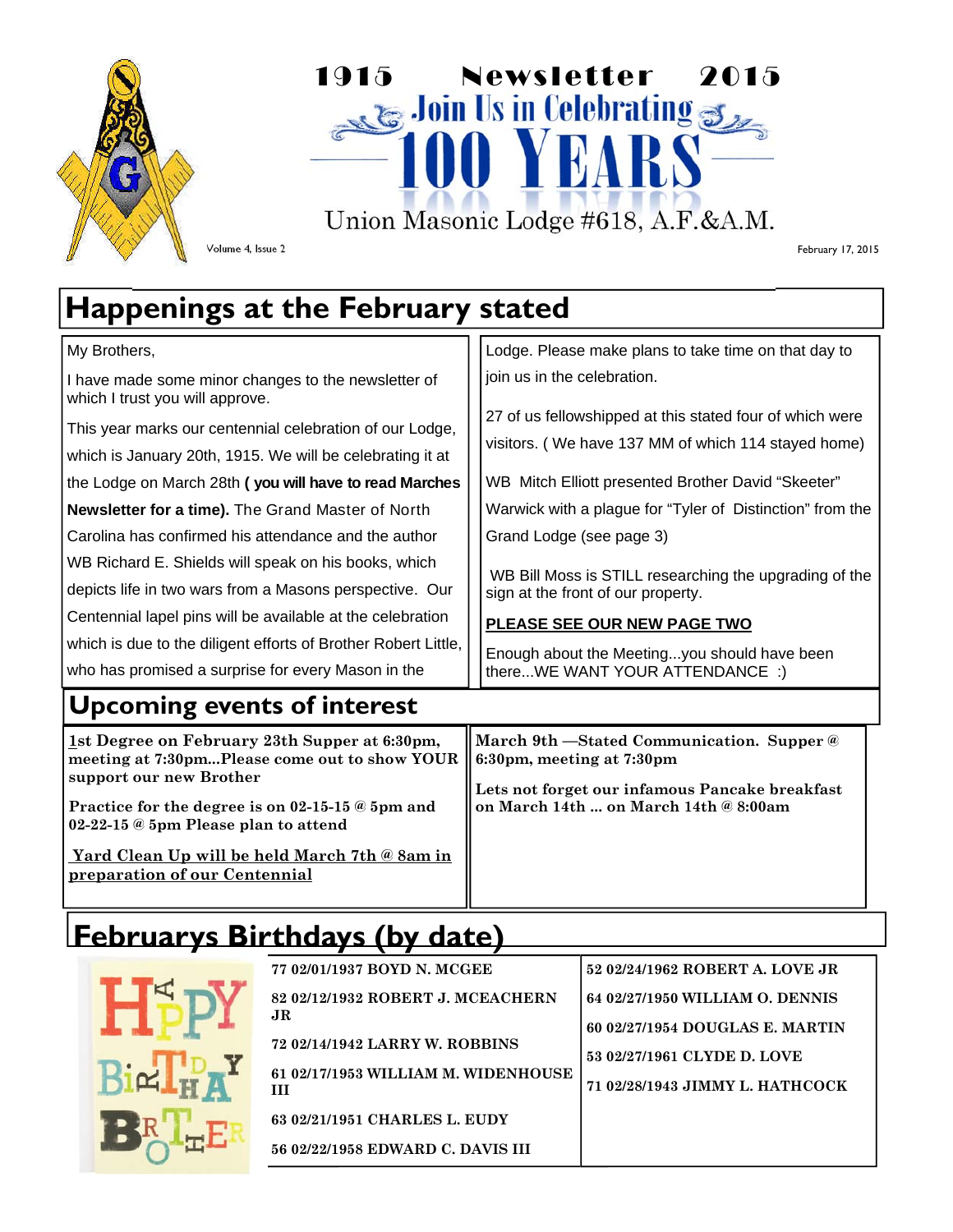### **March Birthdays (by date)**

| 85 03/01/1929 BAYNE W. LEFLER          | 63 03/20/1951 BUFORD E. FANNON             | We wish all our   |
|----------------------------------------|--------------------------------------------|-------------------|
| l JR                                   | 25 03/28/1989 JUSTIN A. LOVINGOOD          | Brothers having a |
| 36 03/04/1978 STEPHEN B. NEAL          | 62 03/30/1952 THOMAS M. BLYTHE             | Birthday our well |
| 54 03/09/1960 EARL E. SNEED            | <b>70 03/31/1944 JOSEPH G. CUTHBERTSON</b> | wishes on that    |
| 64 03/14/1950 ROBERT L. HUNTER<br>l JR |                                            | Special DAY       |
| <b>81 03/17/1933 CHARLES W. FURR</b>   |                                            |                   |
| 83 03/20/1931 JAMES H. JEFFERS         |                                            |                   |
|                                        |                                            |                   |

# The Master's Station

Hello Brethren,

 I'm am well into my second month as Master of your Lodge. I thank you for your confidence in me and I will strive to serve you well. I have very good officers in the line up and we have exciting things coming up. One of our goals is to increase our donations to our Masonic charities. This will be done by increasing our fund raising efforts. I ask each of you to participate in our efforts. This is your Lodge and we want to make you proud of it! But it will take all of us.

 My main goal for this year is to increase our attendance at our stated meetings. I ask each of you to contact one of your Brothers that has not been attending and see if we can help them. If they need a ride to the Lodge, we will find someone to pick them up. If anyone has any ideas on increasing attendance please let me know.

 Next, I will be doing something strange at each Stated meeting. As a fund raiser for our Local Charities, I will be wearing a different hat to each meeting. If you don't like my hat, you must deposit \$1 in the "Hat Bucket". This is a fun way to contribute and has worked well in other Lodges.

Sincerely, Worshipful Master Mitch Elliott



We made a decision to allow our local Shrine Clubs some space in our newsletter…Please support them in anyway you can…



I have a flyer for the Mecklenburg Shrine Club ...But it did not fit? So we will try next month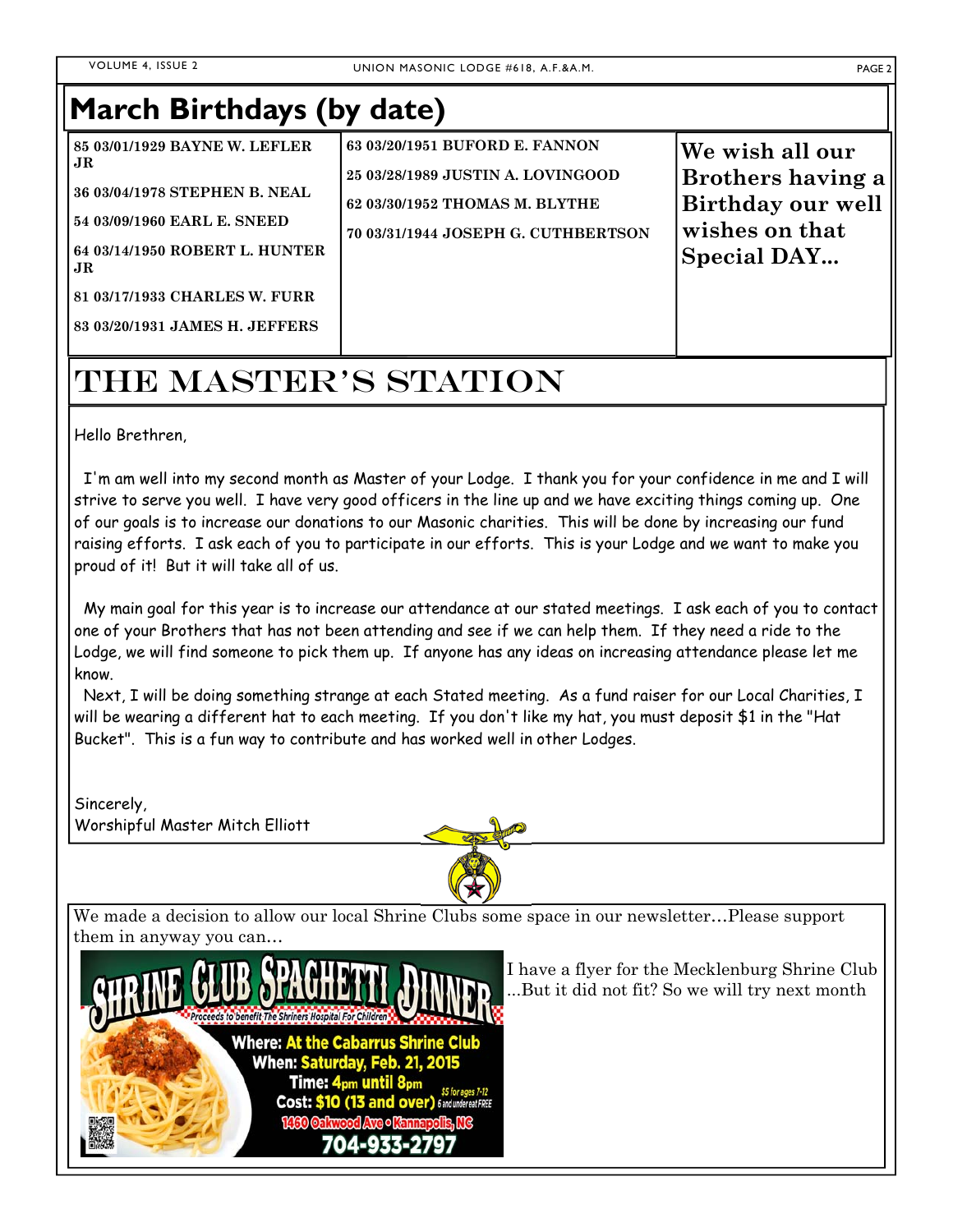### At the Lodge...

Look who's back in the news.. .It's our VERY OWN SKEETER again...as described on page 1 and seen below…the one seated on the left

And then our SW. Brother Tommy Nash presented the Lodge with an interesting way to contribute to our local charities and putting a smile on someone's face at the same time...Mason the Bear...the one the right...The bear instills faith, hope, & charity just like we do as Freemasons. Mason Bears will be distributed to each station of the Concord City FD & also to the Cabarrus VFD's for them to hand out to children who have been in traumatic situations. Our contact info will be given to the families & if they need any-



thing, hopefully we will be able to assist them through the local charities at the lodge. If anyone would like to help provide bears to hand out, we are asking for a donation of \$10.



### A Bit of Humor .

**Bob and Bill were brother masons and great friends for most of their lives.** 

**Each had agreed that when one of them passed on to that Grand Lodge above, he would attempt to make contact with the other and tell him all about what heaven was like.** 

**As so happened, Bill went to heaven, first.** 

**One night Bob was just drifting off to sleep when he heard Bill's voice calling to him.** 

**"Is that you, Bill?** 

**"Yes, Bob. I am honoring our agreement."** 

**"Oh, MY,.... what's it like?" Bob asked with some anticipation.** 

**"It's like nothing you could ever imagine. The lodge here is fantastic,... better than any lodge we ever saw on Earth. The meetings are always well attended, the ritual is letter perfect, the friendship nights always have tons of new people just itching to join, and the spirit of fellowship blankets the entire place."** 

#### **Bob's eyes teared up.**

**"Oh, my, it's just like we'd hoped. I'm so happy for you. But I have to ask,... that sounds really great, but you didn't really seem all that excited. What's wrong?"** 

**"Well, I have some good news and some bad. The good news is that we're raising a fellow to the third degree next Wednesday."** 

**"That's fantastic. What's the bad news?"** 

**"Your name is on the list to be the Senior Deacon."**